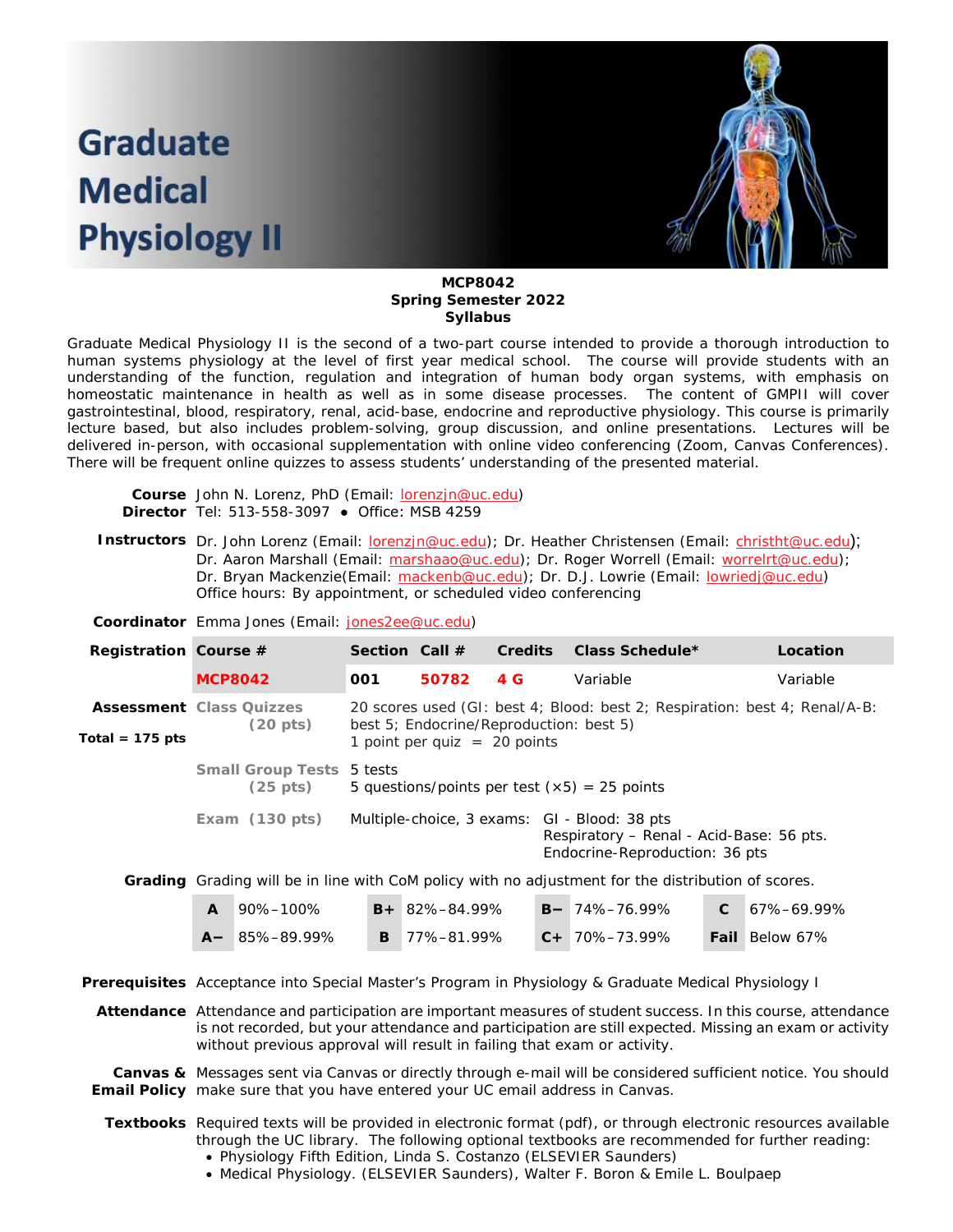## **Student Code of Professional Conduct**

A graduate student of the University of Cincinnati is expected to maintain proper ethical and professional standards. This document lists specific expectations of MS in Physiology program, but students are also bound by the University of Cincinnati student code of conduct (http://www.uc.edu/conduct/Code\_of\_Conduct.html). Within the MS program:

- I. Students shall demonstrate respect and consideration for their fellow students, faculty, and staff in word and deed;
- II. Students shall not allow competitiveness with colleagues to adversely affect the educational experience;
- III. Students shall assist impaired colleagues in seeking professional help and accept such help if impaired themselves;
- IV. Students shall allow their colleagues fair and equal access to educational materials and not strive to create an unfair advantage over their colleagues;
- V. Students shall abide by all commonly understood principles of academic honesty. This includes, but is not limited to:
	- Students shall not provide to, or receive from another person, any impermissible assistance on any academic exercise;
	- Students shall not falsify, reproduce, use without attribution, or invent any information or citation;
- VI. Students shall not discriminate or harass their peers, in word or action, with regard to race, religion, sex, marital status, national origin, political affiliation, age, sexual orientation, pregnancy, or disability;
- VII. Students shall display acceptable conduct in the community, in keeping with the expectation of representing a profession both in school and outside;
- VIII. Students are responsible for reporting breaches of acceptable conduct of fellow students.